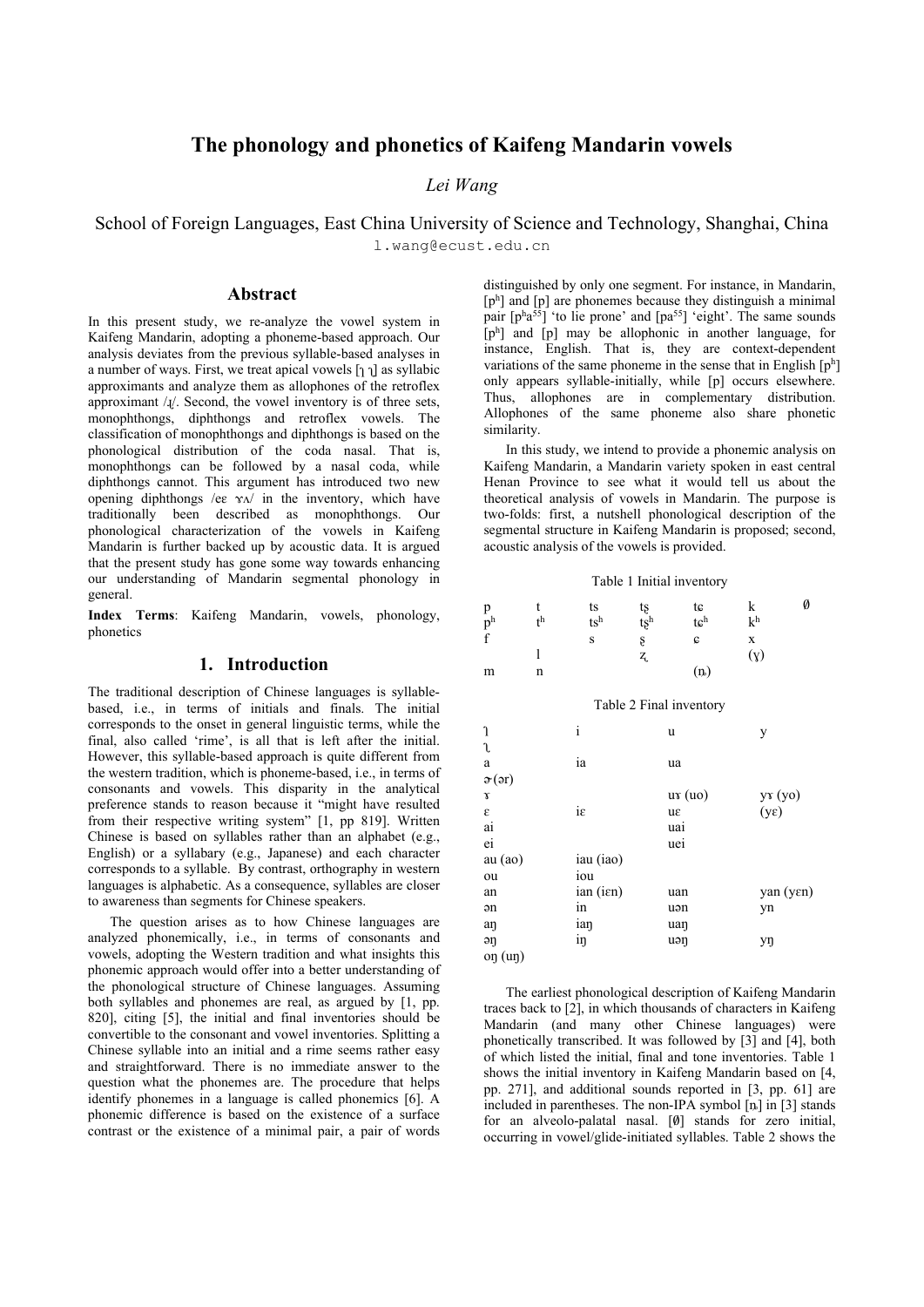final inventory in Kaifeng Mandarin based on [4, pp. 271], and alternative transcriptions of the same sound and additional sound reported in [3, pp. 63] are included in parentheses. Non-IPA symbols  $[\uparrow \uparrow]$  stand for 'apical vowels'.

## **2. Kaifeng Mandarin consonants**

### **2.1. Phonological Analysis**

|                      |         | Bilabial       | Labiodental |  | Alveolar         | Retroflex | Velar   |
|----------------------|---------|----------------|-------------|--|------------------|-----------|---------|
| Plosive              | n       |                |             |  | t <sup>h</sup> t |           | $k^h k$ |
| Affricate            |         |                |             |  | $ts^h$ ts        | $ts^h$ ts |         |
| Nasal                | m       |                |             |  | n                |           |         |
| Fricative            |         |                |             |  | s                |           | X       |
| Lateral              |         |                |             |  |                  |           |         |
| approximant          |         |                |             |  |                  |           |         |
| Central approximants |         |                |             |  |                  |           |         |
| Retroflex            | Palatal | Labial-palatal |             |  | Labial-velar     |           |         |
|                      |         |                |             |  | w                |           |         |
|                      |         |                |             |  |                  |           |         |

Table 3 Consonant phonemes in Kaifeng Mandarin

The consonant phonemes we propose are listed in Table 3. Among the twenty-two consonants  $/p^h$  p m f th t tsh ts n s l tsh ts s  $k^h$  k ŋ x  $I$  j  $I$  w/, the four central approximants, two of which the / $\psi$  and /w/ have a complex articulation place, are listed separately. We analyze the 'high vowels' /i u y/ (as documented in [3] and [4]) that occur in the pre-nucleus positions as approximants. Both [3] and [4] have documented three alveolo-palatals [tɕ tɕh ɕ]. They were once contrastive with the alveolars /ts tsh s/, according to [4], both of which can appear before high front vowels  $\overline{A}$  y/ and their respective approximants /j ɥ/. This distinctive status has been lost in a recent sound change that the denti-alveolars before  $/i$  y j  $\psi$  are palatalized to [t $\varepsilon$  t $\varepsilon$ <sup>h</sup>  $\varepsilon$ ], respectively, and now these groups of sounds are in complementary distribution. That is, the palatals [t $\varepsilon$  t $\varepsilon$ <sup>h</sup>  $\varepsilon$ ] appear before high front vowels /i y/ and their respective glides /j ɥ/, while the denti-alveolars occur elsewhere. To indicate this distribution in the grammar, the alvelo-palatals are now treated as context-dependent allophones of the phonemes /ts tsh s/. This palatalization process also holds for  $[n]$  (documented in [4]), which is an allophone of the phoneme /n/.

[3] and [4] have documented a voiced retroflex fricative  $\frac{z}{\lambda}$ , which is analyzed as retroflex approximant  $\lambda$ <sup>1</sup>, because many people do not have frication in their pronunciation. This is shown in Figure 1, which displays the waveform and the spectrogram of the word / $I_{\text{LWYA}}$ <sup>1</sup>/ 弱 'weak'. No frication is visualized in the spectrogram for the onset / $I$ /. More importantly, we treat 'apical vowels'  $\lceil \cdot \rceil$  and  $\lceil \cdot \rceil$  that have appeared in  $[2-4]$  as syllabic consonants  $[\underline{1}]$  and  $[\underline{1}]$   $[7]$ , respectively and analyzed them as allophones of the retroflex approximant  $/I$ . The dental approximant  $[I]$  occurs after the dentals /ts tsh s/, and the syllabic retroflex approximant [ $\downarrow$ ] after the retroflex consonants /tʂ tʂh ʂ/.

An improved understanding of these segments (in Standard Mandarin) has benefited from the recent advances in both phonetic and phonological studies [7–9]. Phonetically, [7] carried out both an ultrasound study and an acoustic study, the former of which confirmed the observation by [10] that the apical segments are homorganic with the preceding dental and retroflex sibilants and the latter showed that there is next-to-no frication throughout the rime portion, indicating that these apical segments are not fricatives. Moreover, a spectral

analysis also showed that the retroflex segment, i.e., the socalled  $\lceil \cdot \rceil$  has a higher F2 (the frequency value of the second formant) than the dental one, i.e, the sound  $\lceil \cdot \rceil$ . This phonetic fact is not explainable under an acoustic model of vowels, which would predict the opposite due to a more backward linguo-palatal contact point in  $\lceil \cdot \rceil$  than  $\lceil \cdot \rceil$ , but is instead readily accountable with an acoustic model of sonorant consonants, whereby the F2 for the apical segments is associated to the back cavity, instead of the front cavity as otherwise predicted in the acoustic model for vowels. Based on these facts, [7] confirmed an earlier approach by [11] and analyzed them as syllabic approximants and assigned them IPA symbols [ɹ̪] and [ɻ], representing the dental and the retroflex segments, respectively, to replace the less preferred non-IPA ones  $\lceil \cdot \rceil$  and  $\lceil \cdot \rceil$ .



Figure 1 *Waveform and spectrogram for the onset /ɻ/ in the word /ɻwɤʌ/ 'weak'. The upper limit of the spectrogram is set to 15 kHz to allow the examination of the frication noise in the higher frequency range. Pre-emphasis was set at 6.0 db/oct, using the default setting in Praat [12].*

To see whether this generalization also holds for Kaifeng Mandarin, acoustic data on these two apical segments are provided in section 2.2.

#### **2.2. Acoustic analysis of the syllabic approximants**

#### *2.2.1 Method*

To elicit the two approximants, two characters,  $[s_1^{\pi5}]$  'to die' and  $[s<sub>1</sub>55]$  'history', were chosen. Ten native male speakers of Kaifeng participated in the experiment. They had no selfreported speaking and hearing problems at the time of the production experiment. The characters were imbedded into a carrier sentence, which was presented to the speakers one per slide with the help of Prorec. Each stimulus was presented six times. Phonetic annotation and data extraction were carried out in Praat. Syllable/segment boundaries were manually labeled. A Praat script was used to measure the formant frequencies at the temporal mid-point of the labeled approximant.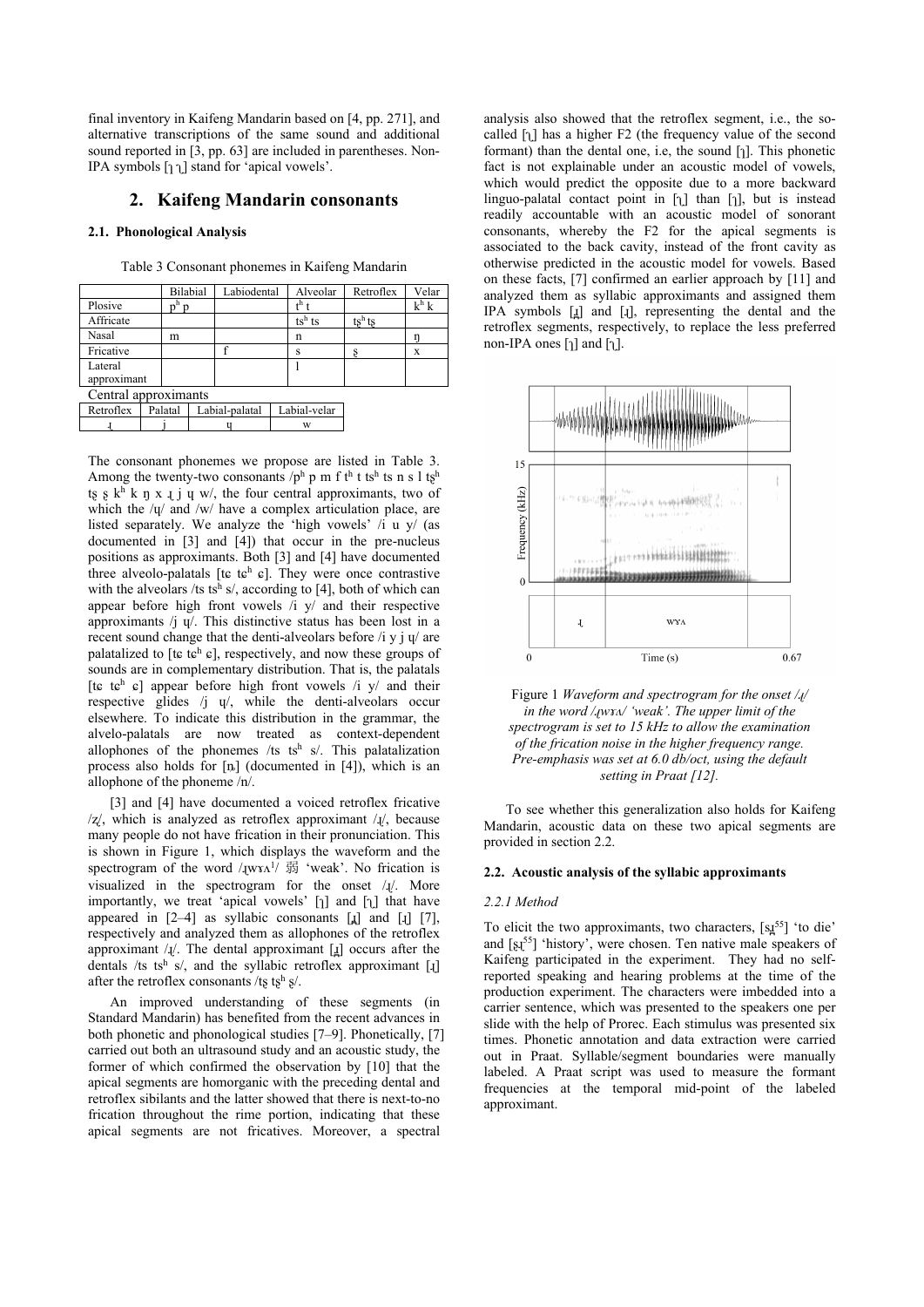*2.2.2 Results*



Figure 2 *Formant ellipses for approximants [ɹ̪] and [ɻ]. Data were obtained from ten male speakers. Each speaker has six repetitions per sound. Each repetition is represented as a plot symbol in the F1/F2 plane (bark).*

Figure 2 shows the formant ellipses for the two approximants produced by the male speakers. Each token is represented as a plot symbol in the F1/F2 plane. It can be visualized that the formant concentration ellipses for the retroflex approximant [ɻ] and the denti-alveolar approximant [1] slightly overlap. The retroflex [ɻ] is situated on the left-hand side of the dentialveolar  $[i]$ . This distribution indicates that with a mean value of 1667 Hz, the F2 of [ɻ] would seem to be greater than that of [ $\mu$ ] (mean F2 1262 Hz). To examine its statistical significance, mean F2 values were calculated over repetitions per subject per approximant. A paired-sample *t*-test was conducted on a sample of these 10 speakers to compare the mean F2 of these two approximants. It is revealed that there was a significant difference in the F2 of [I] and [I];  $t(9)=7.99$ ,  $p < 0.001$ , indicating that the F2 of [ɻ] is indeed greater than that of [ɹ̪].

# **3. Kaifeng Mandarin Vowels**

### **3.1. Phonological analysis**

In the sinological literature, vowels have been included in a complex final paradigm. The final maximumly has three elements, a pre-nucleus medial, usually filled with a highvowel glide  $\overline{i}$  w  $\overline{y}$  (or high vowels  $\overline{i}$  u y/, depending on the analytical preference), a nucleus, usually filled with a main vowel, and a consonantal, e.g., a nasal /n/, or vocalic ending, e.g., an off-glide /j/ [13, pp. 11]. Depending on how a final is subclassified, vowel analysis may vary as a result (see [1] for a discussion). For instance, in the analysis of Beijing Mandarin vowels, [14] takes everything in the rime as vowels, except the nasal ending in the case of a closed syllable, resulting in a complicated vowel system with monophthongs, diphthongs (both GV and VG) and triphthongs.

In our current analysis, we first argue against the existence of GV diphthongs (e.g., /ia/, /wa/) or GVV/GVG triphthongs (e.g., /uai/, /iau/). One argument for not considering the prenucleus glide as a part of the rime is that they play no roles in poetic rhyming as well as in retroflex suffixation, the latter of which refers to a diminutive formation.

Second, the classification of monophthongs and diphthongs is defended on their distribution. That is,

monophthongs can be closed by a nasal coda, while diphthongs cannot. This makes sense phonologically in that diphthongs are intrinsically long and take two slots in the bimoraic rime [15], so that no nasal coda can be added. This makes the vowel system clean and straightforward.

Third, the retroflex vowel  $/\gamma$  listed in Table 2 is not the only retroflex vowel in Kaifeng Mandarin. There are five additional retroflex vowels /u ou x au v/, most of which occur in derived words from retroflex suffixation (see [4]). Only  $\sqrt{\sigma}$ / and / $e'$  can appear in underived words, e.g., / $e^{2i4}/\equiv$  'two',  $\sqrt{\sigma^{55}/\pi}$  'ear'. Retroflex vowels, derived or underived, form surface contrast with the plain vowels. Therefore, we treat them as phonemes

Thus, the vowel phonemes we propose are of three sets:

- Monophthongs: /i y u ə a/
- Diphthongs: /ei ai ou au eɛ ɤʌ/
- Retroflex vowels: /uou v x au a v/

Importantly, our analysis grouped two vowels which were transcribed as monophthongs / $\varepsilon$ / and /x/ by [3] and [4] as opening diphthongs, described as /eɛ/ and /ɤʌ/, respectively. In Section 3.2, some acoustic evidence will be provided.

### **3.2. Acoustic analysis of the diphthongs**

A production experiment was conduced to show the spectral properties of the six diphthongs /ei ai ou au ee  $x \sqrt{N}$ . For comparison, acoustic data on the three corner monophthongs /i u a/ are also included.

#### *3.2.1 Method*

Nine characters were chosen to elicit the nine vowels (/pi/ 'to compare', /pu/ 'to repare', /pa/ 'handful', /kei/ 'to give', /kai/ 'to correct', /kou/ 'dog', /kau/ 'to do', /keɛ/ 'to separate', /kɤʌ/ 'brother'). Monophthongal rimes are preceded by the onset consonant /p/, while the diphthongal syllables have an onset consonant /k/. All the characters have a high-level tone except /keɛ/, which has a rise. Six native speakers of Kaifeng Mandarin, three males and three females, participated in the experiment. They had no self-reported speaking and hearing problems at the time of the production experiment. The words were read in isolation. The recording and annotation process was similar to the previous experiment. A Praat script was used to measure the formant frequencies at three equidistant temporal locations, i.e., 20%, 50% and 80% of vowel duration. Raw formant values were converted to bark, using the formula 7\*ln (Fhertz/650+ $\sqrt{(1+F_{\text{hertz}}/650)^2}$ )), where *Fhertz* refers to the raw frequency values in hertz.

#### *3.2.2 Results*

Figures 3 and 4 show the formant values of the diphthongs for the female and male speakers, respectively. Each diphthong is indicated by a black arrow pointing from the centroid measured at 20% of vowel duration to the centroid measured at the midpoint and then to the centroid measured at 80% of vowel duration in the F1/F2 plane. For comparison, the measurements for the monophthongs are presented similarly, indicated by a red arrow. The same pattern is revealed for both male and female speakers. That is the diphthongs, including /eɛ/ and /ɤʌ/, would seem to be characterized by a more sizable spectral change than the monophthongs.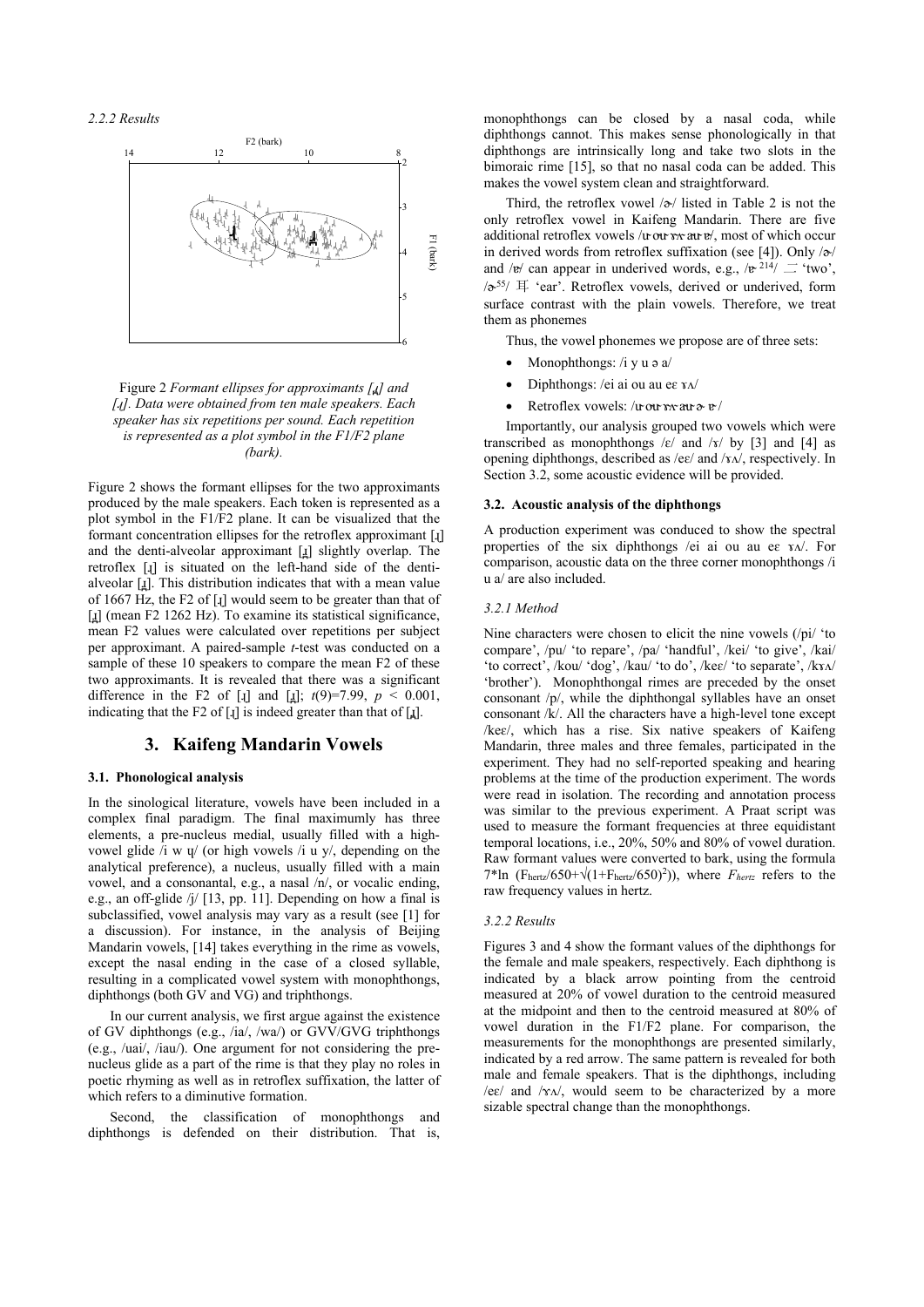

Figure 3 *Formant values (bark) of the diphthongs for the female speakers, averaged over speakers and repetitions*



Figure 4 *Formant values (bark) of the diphthongs for the male speakers, averaged over speakers and repetitions*



Figure 5 *Vector length of the diphthongs*

To quantify the spectral change, for each vowel and each subject, we calculated the vector length (in bark), i.e., the square root of the sum of the squares of the F1 and F2 measurements at the 20% and 80% of the vowel duration. The

histogram in Figure 5 summarizes the result. Paired-sample *t*tests were conducted to compare the vector length of /eɛ/ and /ɤʌ/ with each of the three monophthongs. All the six models yielded a significance, indicating that a greater spectral change is attested in the two diphthongs than the monophthongs.

### **4. Discussion and conclusions**

A phonemic analysis of the segmental structure of Kaifeng Mandarin yielded twenty-two phonemic consonants. More importantly, the analysis of vowels has gone some way towards enhancing our understanding of Mandarin phonology. Acoustic data on the 'apical vowels' suggests that the retroflex has a greater F2 than its denti-alveolar counterpart, a pattern similar to that of Standard Mandarin. Following [7], this pattern is readily accountable with an acoustic model of sonorant consonants, whereby the F2 for the apical segments is associated to the back cavity, instead of the front cavity, which an acoustic model for vowels would predict. Due to their phonetic property, we analyze them context-dependent allophones of the approximant  $\lambda$ <sup> $\lambda$ </sup>. An alternative phonological solution is to treat them as allophones of the vowel /i/ and they serve as the enhancement of the onset place features, as proposed by a number of studies [7, 8, among others]. This approach, however, entails that the palatals are phonemic in Mandarin and there is no pre-nucleus glide in forms like [ɕja], which has long been assumed to be present by sinologists.

We have provided both phonetic and phonological evidence showing the diphthongal nature of two vowels, /eɛ/ and /x $\Lambda$ , which have been traditionally treated as monophthongs. Our phonetic data showed that both vowels are characterized by a sizable vector length, among other diphthongs. This finding highlights the importance of detailed phonetic analyses of vowels in Chinese languages. As pointed out by [16, pp. 87], "listener perceptions are not accurate enough to permit a conscientious analyst to rely on his or her ear alone to accurately represent vowel quality or trajectory".

In particular, the phonological argument for the classification of vowels comes from the fact that, unlike monophthongs, diphthongs cannot be closed by a nasal, apparently because diphthongs are long, occupying both timing slots in the (bimoraic) rhyme [15], preventing the addition of a nasal coda. The classification of vowels into monophthongs and diphthongs based on the phonological distribution of the coda nasal might be generalizable to other Mandarin dialects.

A third argument in support of the diphthongal nature of  $/ee/$  and  $/xa/$  may come from emphatic speech. That is, the diphthongal target of the vowel under prominence would be expected to be better approximated. Thus, future research is needed to investigate the effect of hyperarticulation on the phonetic implementation of the vowels both within and across Mandarin dialects.

### **5. Acknowledgements**

This investigation is supported by a research fund offered by East China University of Science and Technology (JKS012022003). Thanks are due to the reviewers for their carefully reading of an earlier version and their constructive comments and suggestions. I am grateful to Carlos Gussenhoven for discussions of this topic.